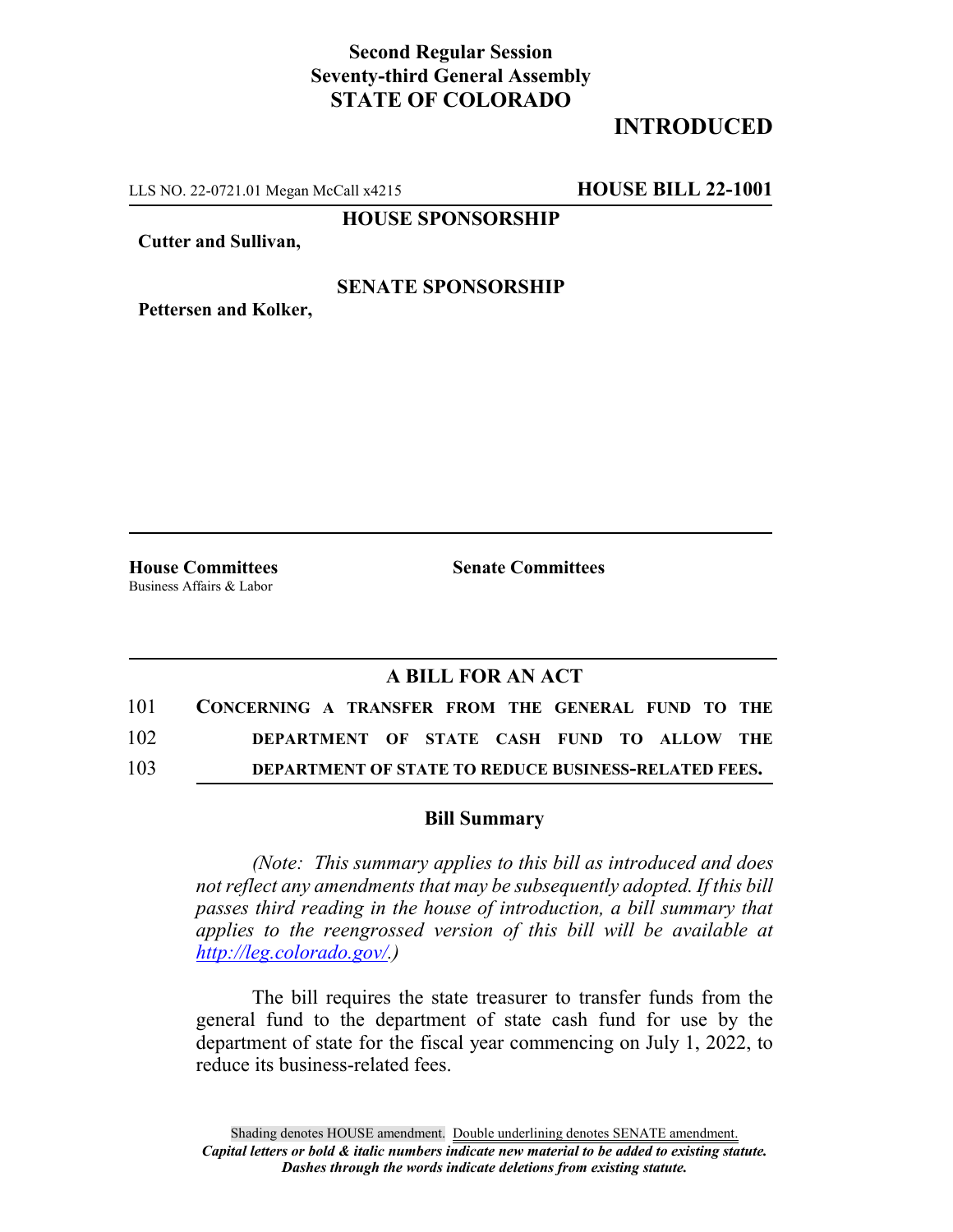*Be it enacted by the General Assembly of the State of Colorado:*

 **SECTION 1. Legislative declaration.** (1) The general assembly hereby finds and declares that:

 (a) Many businesses in Colorado are suffering severe declines in revenue as a result of the COVID-19 pandemic and the ongoing public health emergency that Colorado has been experiencing since March of 2020;

 (b) Historically, new business registrations increase during an economic decline, indicating that Coloradans often turn to creating their own business when they lose a job or when their employment hours are reduced;

 (c) The State of Colorado should support Coloradans wishing to start or maintain their small business as the state and economy continues to recover from the economic effects of the pandemic;

 (d) Ensuring money stays in the pockets of Colorado small business owners is beneficial for Colorado's economy;

 (e) The secretary of state has broad authority to determine and collect fees for business filings and registrations set forth in section 24-21-104, Colorado Revised Statutes, and it is within the department of state's discretion to set and adjust the majority of business fees within the department of state so that the department's revenue approximates its expenses;

 (f) Reducing business fees collected by the department of state, such as fees for new business registrations and annual business renewals, will provide broad-based relief to Colorado small businesses; and

(g) Transferring money from the general fund to the department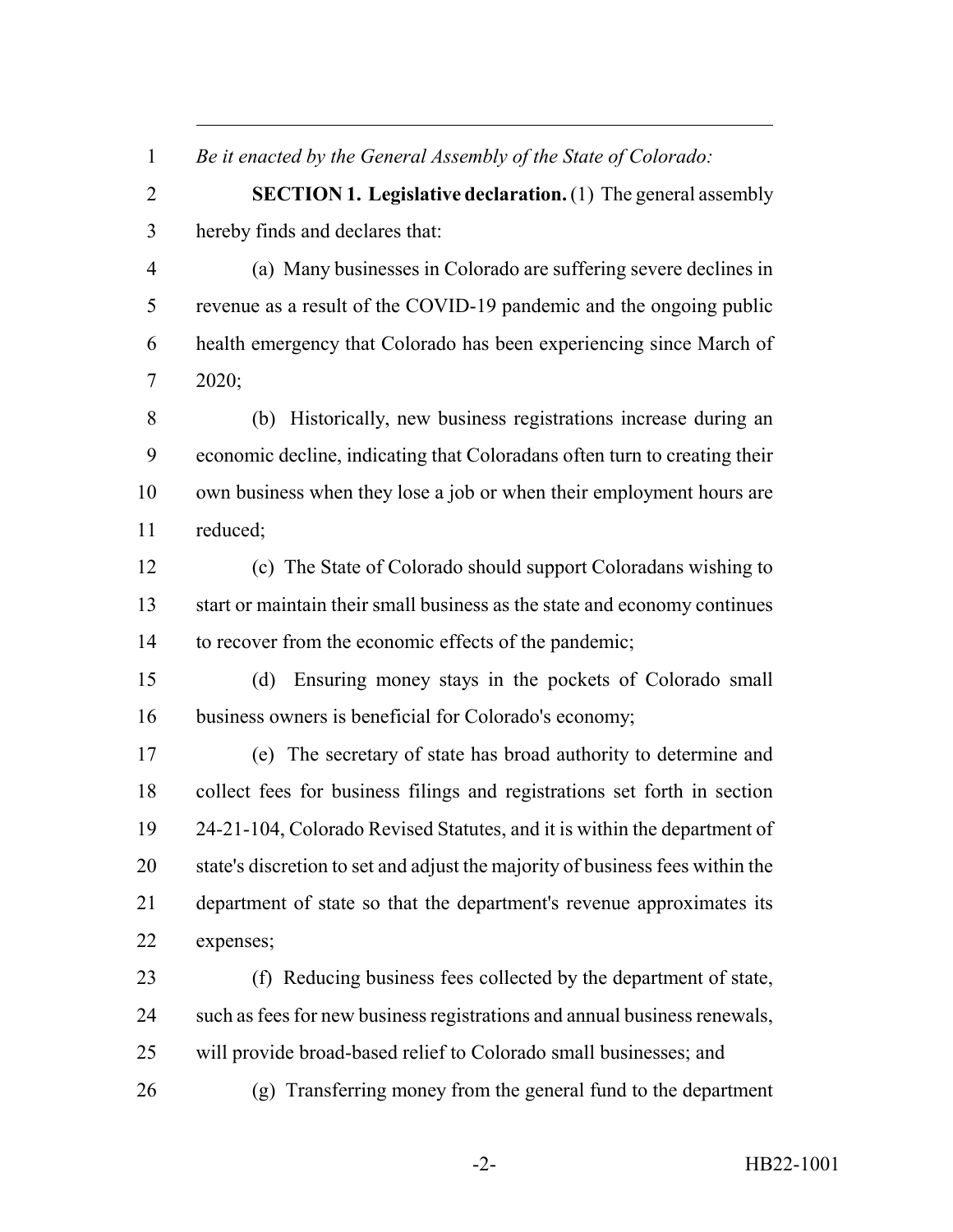of state cash fund will ensure the department has the funding necessary to maintain its programs and services in light of the decreased fee revenue.

 **SECTION 2.** In Colorado Revised Statutes, 24-21-104, **amend** (3)(b); and **add** (3)(k) as follows:

 **24-21-104. Fees of secretary of state.** (3) (b) The department of state shall adjust its fees so that the revenue generated from the fees approximates its direct and indirect costs, including the cost of maintenance and improvements necessary for the distribution of electronic records; except that the department may reduce its fees to generate revenue in an amount less than costs if necessary pursuant to 12 section 24-75-402 (3). Such costs shall not include the costs paid by the amounts appropriated by the general assembly from the general fund to 14 the department of state for elections pursuant to section 24-21-104.5. Such fees shall remain in effect for the fiscal year following the 16 adjustment. All fees collected by said THE department shall be transmitted to the state treasurer, who shall credit the same to the department of state 18 cash fund, which fund is hereby created. All moneys MONEY credited to the department of state cash fund shall be used as provided in this section and shall not be deposited in or transferred to the general fund of this 21 state or any other fund. The moneys MONEY credited OR TRANSFERRED to 22 the department of state cash fund shall be IS available for appropriation by the general assembly to the department of state in the general appropriation bill or pursuant to section 24-9-105 (2).

 (k) ON JULY 1, 2022, THE STATE TREASURER SHALL TRANSFER SIXTEEN MILLION SEVEN HUNDRED TEN THOUSAND DOLLARS FROM THE GENERAL FUND TO THE DEPARTMENT OF STATE CASH FUND FOR USE BY